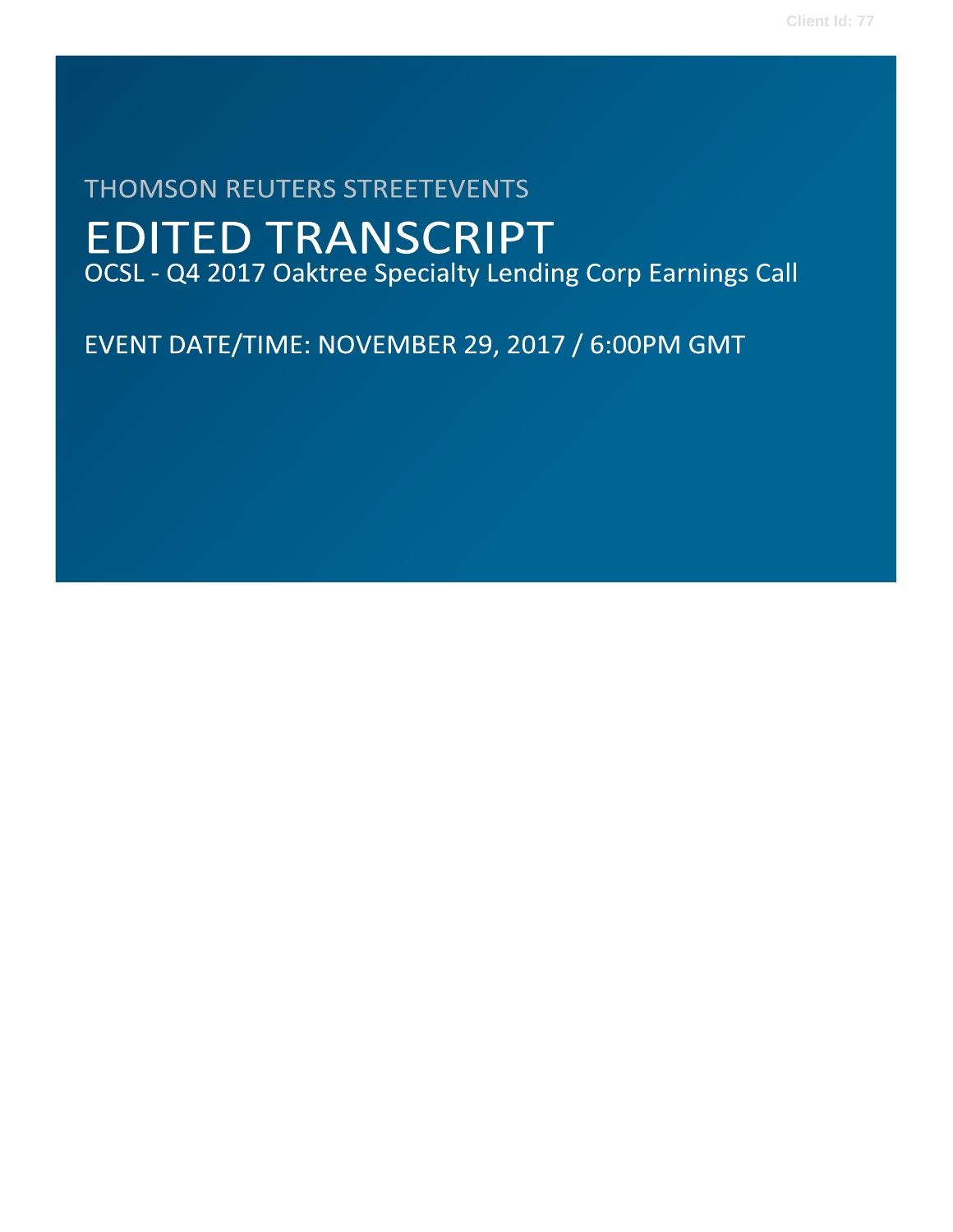# NOVEMBER 29, 2017 / 6:00PM, FSC - Q4 2017 Oaktree Specialty Lending Corp Earnings Call **C O R P O R A T E P A R T I C I P A N T S**

**Edgar Lee** Oaktree Specialty Lending Corporation - CEO & CIO **Matthew Pendo** Oaktree Specialty Lending Corporation - COO **Mel Carlisle** Oaktree Specialty Lending Corporation - CFO **Michael Mosticchio** Oaktree Specialty Lending Corporation - Investor Relations

### **C O N F E R E N C E C A L L P A R T I C I P A N T S**

**Christopher John York** JMP Securities LLC, Research Division - MD & Senior Research Analyst **Christopher Robert Testa** National Securities Corporation, Research Division - Equity Research Analyst **Finian Patrick O'Shea** Wells Fargo Securities, LLC, Research Division - Associate Analyst **George Bahamondes** Deutsche Bank AG, Research Division - Senior Research Analyst **Richard Barry Shane** JP Morgan Chase & Co, Research Division - Senior Equity Analyst **Ryan Patrick Lynch** Keefe, Bruyette, & Woods, Inc., Research Division - Director **Terry Ma** Barclays PLC, Research Division - Research Analyst

### **P R E S E N T A T I O N**

#### **Operator**

Welcome, and thank you for joining Oaktree Specialty Lending Corporation's Fourth Fiscal Quarter and Full Year 2017 Conference Call. Today's conference call is being recorded. (Operator Instructions)

Now I would like to introduce Michael Mosticchio of Investor Relations, who will host today's conference call. Mr. Mosticchio, you may begin.

#### **Michael Mosticchio** - Oaktree Specialty Lending Corporation - Investor Relations

Thank you, operator, and welcome to all of you who have joined us for today's call to discuss Oaktree Specialty Lending Corporation's Fourth Fiscal Quarter and Full Year 2017 Financial Results.

Our earnings release that was issued this morning and a slide presentation, which accompanies this call, can be accessed on the Investors section of our website, oaktreespecialtylending.com.

Our speakers today are Oaktree Specialty Lending's Chief Operating Officer, Matt Pendo; Chief Executive Officer and Chief Investment Officer, Edgar Lee; and Chief Financial Officer and Treasurer, Mel Carlisle. We will be happy to take any questions following their prepared remarks.

Before we begin, I want to remind you that our comments today will include forward-looking statements reflecting our current views with respect to, among other things, our future operating results and financial performance. Our actual results could differ materially from those implied or expressed in forward-looking statements for any reason. Please refer to our SEC filings for a discussion of these factors. We undertake no duty to update or revise these forward-looking statements.

I'd also like to remind you that nothing on this call constitutes an offer to sell or solicitation of an offer to purchase any interest in any Oaktree stock. Investors and analysts should know that Oaktree Specialty Lending Corporation uses the Investors section of its public corporate website to announce material information. Accordingly, the company encourages investors, media and others to review the information that is shared on its corporate website at oaktreespecialtylending.com.

With that, I would now like to turn the call over to Matt Pendo, Chief Operating Officer.

THOMSON REUTERS STREETEVENTS | www.streetevents.com | Contact Us

©2017 Thomson Reuters. All rights reserved. Republication or redistribution of Thomson Reuters content, including by framing or similar means, is prohibited without the prior written consent of Thomson Reuters. 'Thomson Reuters' and the Thomson Reuters logo are registered trademarks of Thomson Reuters and its affiliated companies.

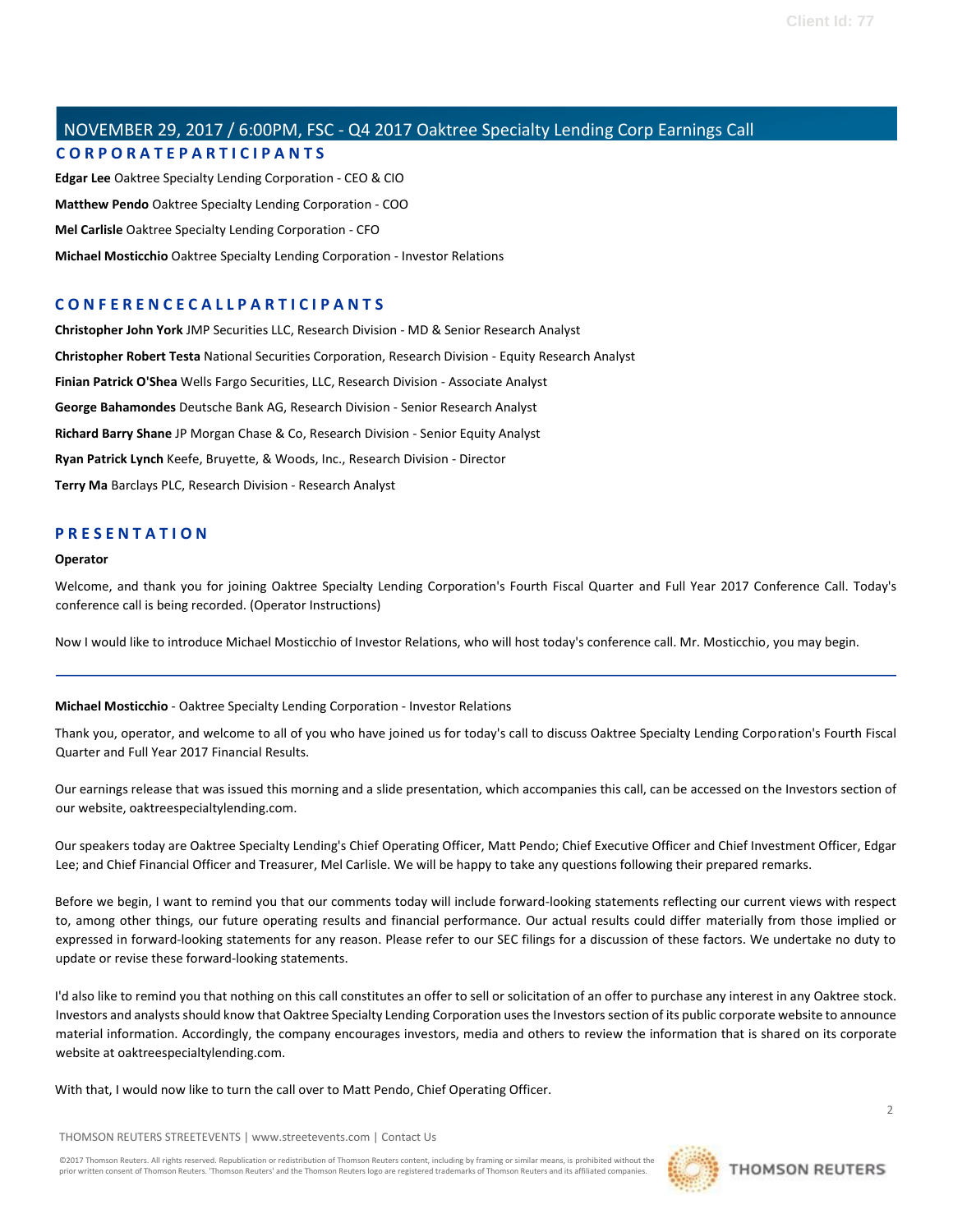**Matthew Pendo** - Oaktree Specialty Lending Corporation - COO

Thanks, Mike, and again apologies, and do let us know if you cannot hear us.

It's a privilege to welcome all of you to our first conference call as the new investment adviser of Oaktree Specialty Lending Corporation.

On today's call, I'll provide a brief overview of Oaktree Capital Management. Next, our Chief Executive Officer, Edgar Lee, will provide an overview of the portfolio; and Mel Carlisle, our Chief Financial Officer and Treasurer, will review our financial and operating results for the fourth quarter.

I would like to begin by thanking our stockholders for your vote of confidence, and welcome you to Oaktree Specialty Lending Corporation. We are very excited to be managing this company as well as Oaktree Strategic Income Corporation. We believe both BDCs are well positioned to leverage Oaktree's platform and resources and to do what Oaktree has done successfully for many years, help companies access the capital they need to manage and grow their businesses.

For those of you who may not be familiar with Oaktree, we are a premier credit manager that was founded by the pioneers of alternative credit investing. Oaktree manages approximately \$100 billion in assets as of September 30, 2017, of which, over 70% is invested in credit strategies.

Our clients include some of the world's most significant investors, including pension funds, corporations, universities, charities, endowments and foundations, as well as sovereign wealth funds.

Across our investment strategies, our approach has always been primarily focused on risk control and downside protection for our portfolios. The same holds true for Oaktree Specialty Lending and Oaktree Strategic Income. We believe this approach makes us an ideal long-term partner for the companies we invest in and also positions us well to deliver attractive returns to our BDC stockholders.

Since we became the investment manager of Oaktree Specialty Lending on October 17, we have rebranded the BDC, and it now trades on the NASDAQ stock exchange under the ticker symbol, OCSL. We have also attracted new board members, and the board chair is Oaktree's Vice Chairman, John Frank, who is a 16-year veteran of Oaktree. The majority of the board is comprised of independent directors who have both investment and corporate governance experience and expertise.

The investment professionals that manage Oaktree's Strategic Credit strategy, which is led by Edgar Lee, have assumed responsibility for managing Oaktree Specialty Lending. Edgar Lee is Chief Executive Officer and Chief Investment Officer of the BDC; and Mel Carlisle, who has a 20-year history of working at Oaktree, is Chief Financial Officer and Treasurer. We have also retained several Fifth Street professionals to ensure a smooth transition.

Our mandate for Oaktree Specialty Lending is to invest across the capital structure with the goal of generating capital appreciation and income. Our focus is on companies with resilient business models, strong underlying fundamentals, significant enterprise or asset value and seasoned management teams. We will also work with companies that have unique needs and specific business challenges that can benefit from our expertise in underwriting and structuring loans.

As I mentioned earlier, both of our BDCs are being managed by Oaktree's Strategic Credit team, which is led by Edgar Lee. This team consists of 15 tenured investment professionals who specialize in highly customized, bespoke private loans with a variety of structures, and who've been engaged in direct lending since the strategy's inception in 2012.

Prior to joining the Strategic Credit team, Edgar was a senior investment professional at Oaktree's flagship Distressed Debt Group. Through his experience working across asset classes and his long tenure at the firm, Edgar has built strong relationships with the various investment teams at Oaktree and with many deal-sourcing partners.

Let me discuss in more detail how the Oaktree platform is a significant competitive advantage and provides many benefits for our BDC stockholders.

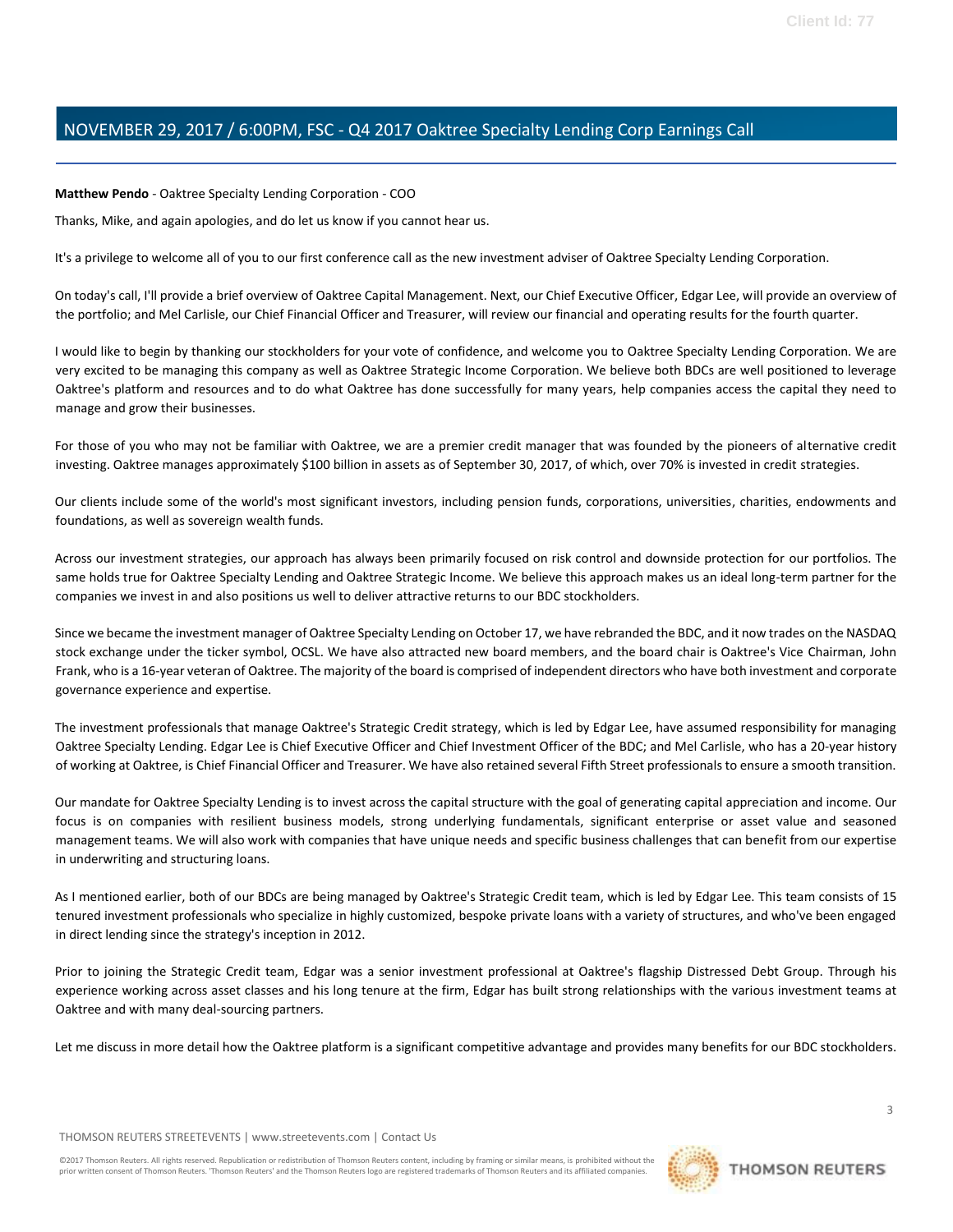The first of these is scale. Oaktree has a team of over 250 highly experienced investment professionals with a breadth of expertise in loan origination, due diligence, deal structuring and underwriting. Both of our BDCs are supported by tremendous resources and expertise that comes with scale.

The second is relationships. Oaktree is a trusted partner to many financial sponsors and management teams based on the commitments we make to our borrowers, our long-term view of investing and our ability to lend across market cycles. We also have a strong market presence and established relationships across a wide spectrum of deal sources that often leads to a first look at proprietary opportunities.

The third is our track record. Direct lending has always played an important role in Oaktree's credit strategy. Since 2005, Oaktree has invested over \$10 billion in more than 200 companies.

And the fourth is flexibility. We take a highly customized approach to structuring comprehensive, flexible and creative credit solutions for companies. We invest in many industry sectors and across the capital structure. We also have the capacity to invest in large deals and to act as the sole underwriter in such transactions.

In mid-October, we received exemptive relief from the SEC, which allows us to co-invest in negotiated transactions alongside Oaktree's other funds. This allows us to provide larger and more comprehensive solutions to borrowers.

The addition of our BDC expands Oaktree's presence in the direct lending marketplace as well as the opportunity set of private debt investments in which Oaktree's managed funds can participate. In turn, extending our reach allows Oaktree to be an even more competitive provider of comprehensive direct lending and private credit solutions to companies of all sizes, which benefits Oaktree Specialty Lending stockholders.

With that, I'd like to turn the call over to Edgar Lee, Chief Executive Officer.

### **Edgar Lee** - Oaktree Specialty Lending Corporation - CEO & CIO

Thank you, Matt. I'll begin by reviewing Oaktree Specialty Lending's portfolio and our plans for managing it. I would like to remind you that since the transaction closed on October 17, the portfolio results for the fourth quarter of 2017 do not reflect any of our portfolio repositioning efforts.

At September 30, the portfolio had a fair value of \$1.54 billion invested in 125 companies. This was comprised of loans to 81 borrowers, the joint venture with Kemper Corporation, 6 public bond issues, 19 equity only positions and 18 private equity investments.

Approximately 92% of the portfolio was invested in debt instruments. 54% of the portfolio was invested in first-lien loans, 24% was in second-lien loans, and the remaining 14% was in unsecured investments. 84% of debt investments were in floating-rate securities. The weighted average yield on debt investments was 9.6%.

The portfolio included investments in companies across more than 40 industries. The largest concentrations were in the following sectors: Internet and application software and services, healthcare services and equipment, advertising, data processing and outsourced services; and pharmaceuticals.

While the average investment by borrower was approximately \$13 million at fair value, 13 investments were over \$30 million, and 55 investments were less than \$10 million. In line with our goal to maintain a diverse portfolio with more evenly sized, high-conviction investments, we expect to reduce our exposure to loans below \$10 million over time.

The Kemper joint venture, which invests primarily in senior secured loans to middle market companies, was valued at \$134 million. 96% of that amount is a secured debt investment in the joint venture with the balance in common equity.

New investment commitments for the fourth quarter were \$156 million and included 9 new and 5 existing portfolio companies. Fundings for the quarter were \$168 million, including a \$21 million loan to an existing portfolio company and \$147 million in loans to 14 new portfolio companies. These investments included broadly syndicated loans that are generally more liquid and lower-yielding than privately placed middle-market loans.

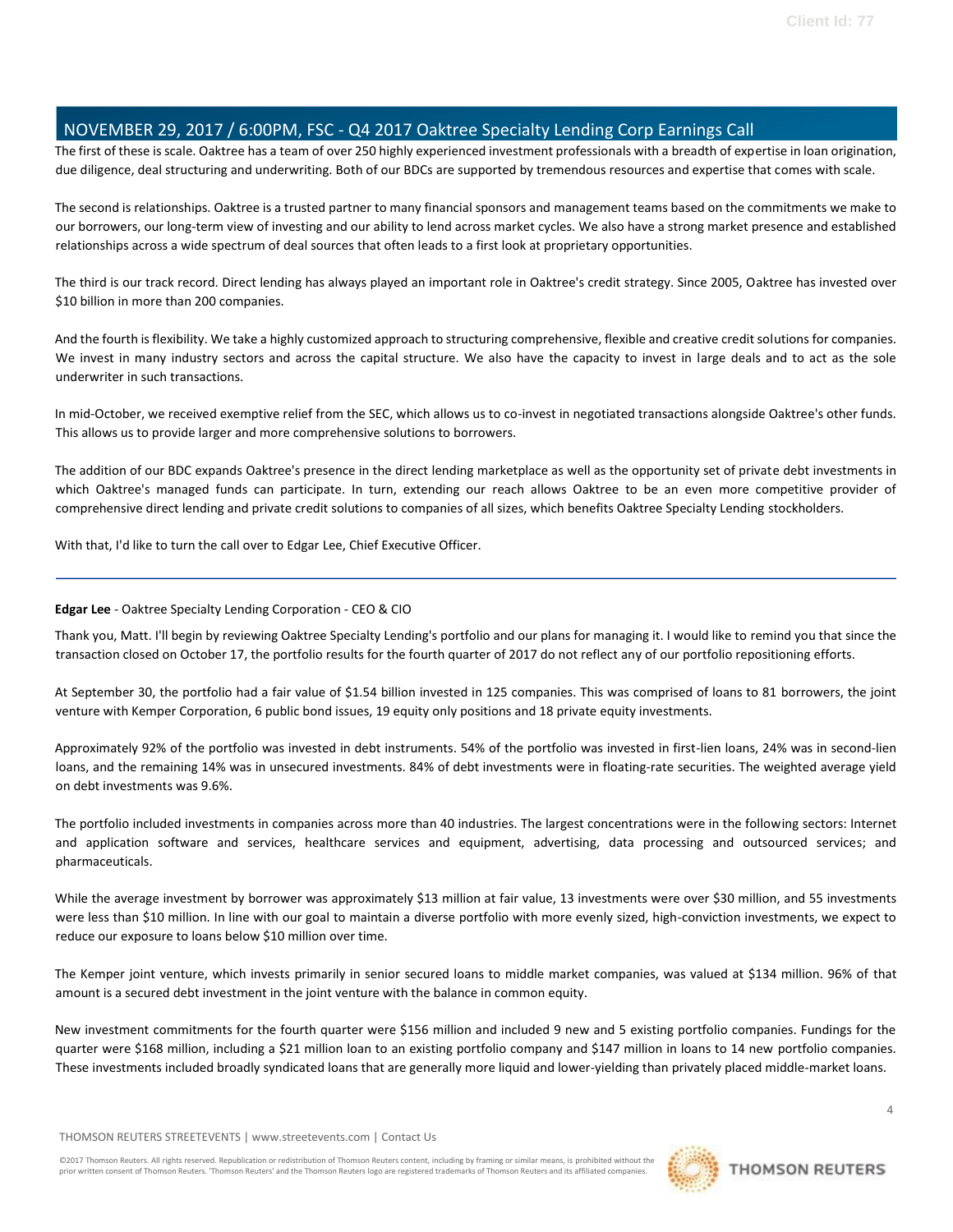During the quarter, OCSL received \$243 million in proceeds from refinancings and monetizations of 17 investments. The environment for direct lending remains active, so a number of our portfolio companies were able to refinance or repay their loans. 2 of the 17 payoffs, Dexter Axle and Vandelay Industries, generated realized gains totaling \$13 million.

Now turning to credit quality. At September 30, a total of 8 investments were on non-accrual status, which represented 16.4% of the portfolio at cost and 4.7% at fair value. In the fourth quarter, 2 additional loans were placed on non-accrual status.

Looking ahead, we plan to leverage our restructuring experience and expertise to take a proactive approach to managing challenged credits in the portfolio. In the case of companies with solid enterprise or asset values, we will look to work closely with management to help them execute realistic turnaround plans. In situations where we see little chance of recovery, we will look to exit investments in a manner that optimizes the value of the investment. Since this process is ongoing, we are limited in what we can say with respect to our plans for individual portfolio companies at this time.

Now I'll provide some color on the investment landscape and our expectations for originating new loans for the portfolio. The landscape for direct lending is increasingly competitive as new participants continue to enter the market, many of whom have significant amounts of dry powder. This has resulted in a wave of refinancings as well as more aggressive deal structures, such as those that include weaker covenants, higher leverage or aggressive EBITDA add-backs.

Against this backdrop, we remain committed to our credit underwriting standards and highly selective approach to making new investments. That said, we believe that Oaktree's broad, direct lending platform, combined with our ability to co-invest along our other funds, will allow us to maintain an active presence in the market.

Since we began managing the portfolio in late October, we have made several new investments. To give you a sense for our investment approach, let me briefly describe one strategic transaction we are currently working on with a leading financial sponsor. I should note that this potential investment is subject to certain approvals, and we are not certain that it will close.

This is a \$35 million first-lien senior secured investment in an outsourced IT services company that needs growth capital for acquisitions. It is attractively priced at LIBOR plus 800 with 2 points of OID and has a well-structured covenant package and significant asset coverage. Oaktree has provided financing to this company in the past, so we are very familiar with the sector, the business and the management team. This is a coinvestment opportunity with Oaktree's Strategic Credit strategy that we were able to pursue following receipt of exemptive relief.

We look forward to discussing additional transactions with you in the future and hope this gives you a sense for how we will leverage the Oaktree platform to source attractive investment opportunities and how we will structure and price transactions.

Now I'll conclude my remarks with some comments on our plans to reposition the portfolio.

Our near-term focus is on protecting principal and minimizing credit losses. We are doing this by managing the portfolio down to a core set of more evenly sized, high-conviction investments. We anticipate restructuring certain loans, exiting positions when we can obtain fair value, and, as loans mature or are refinanced, rotating into opportunities that better aligned with Oaktree's overall approach to credit investing.

As we move through the process of repositioning the portfolio, we expect our financial results will be uneven. At the same time, since we plan to pay future dividends based on the earnings generated by the portfolio, we also expect our dividend payments will vary from quarter-to-quarter until the portfolio is stabilized.

Longer term, we will focus on generating a competitive return on equity and a sustainable and a consistent dividend. We will do this by leveraging Oaktree's platform to originate new investments that are aligned with our demonstrated investment approach and can generate attractive returns across economic cycles. We plan to opportunistically invest across the capital structure in senior secured debt, unitranche, or junior capital, as well as in structured finance or other non-traditional structures that leverage our expertise. Finally, we will look for opportunities to capitalize on dislocations in the financing markets to generate capital appreciation and income through secondary investments at discounts to par in either private or syndicated deals.

And now I'd like to turn the call over to Mel Carlisle, Chief Financial Officer and Treasurer, to discuss our financial results in more detail.

THOMSON REUTERS STREETEVENTS | www.streetevents.com | Contact Us

©2017 Thomson Reuters. All rights reserved. Republication or redistribution of Thomson Reuters content, including by framing or similar means, is prohibited without the prior written consent of Thomson Reuters. 'Thomson Reuters' and the Thomson Reuters logo are registered trademarks of Thomson Reuters and its affiliated companies.

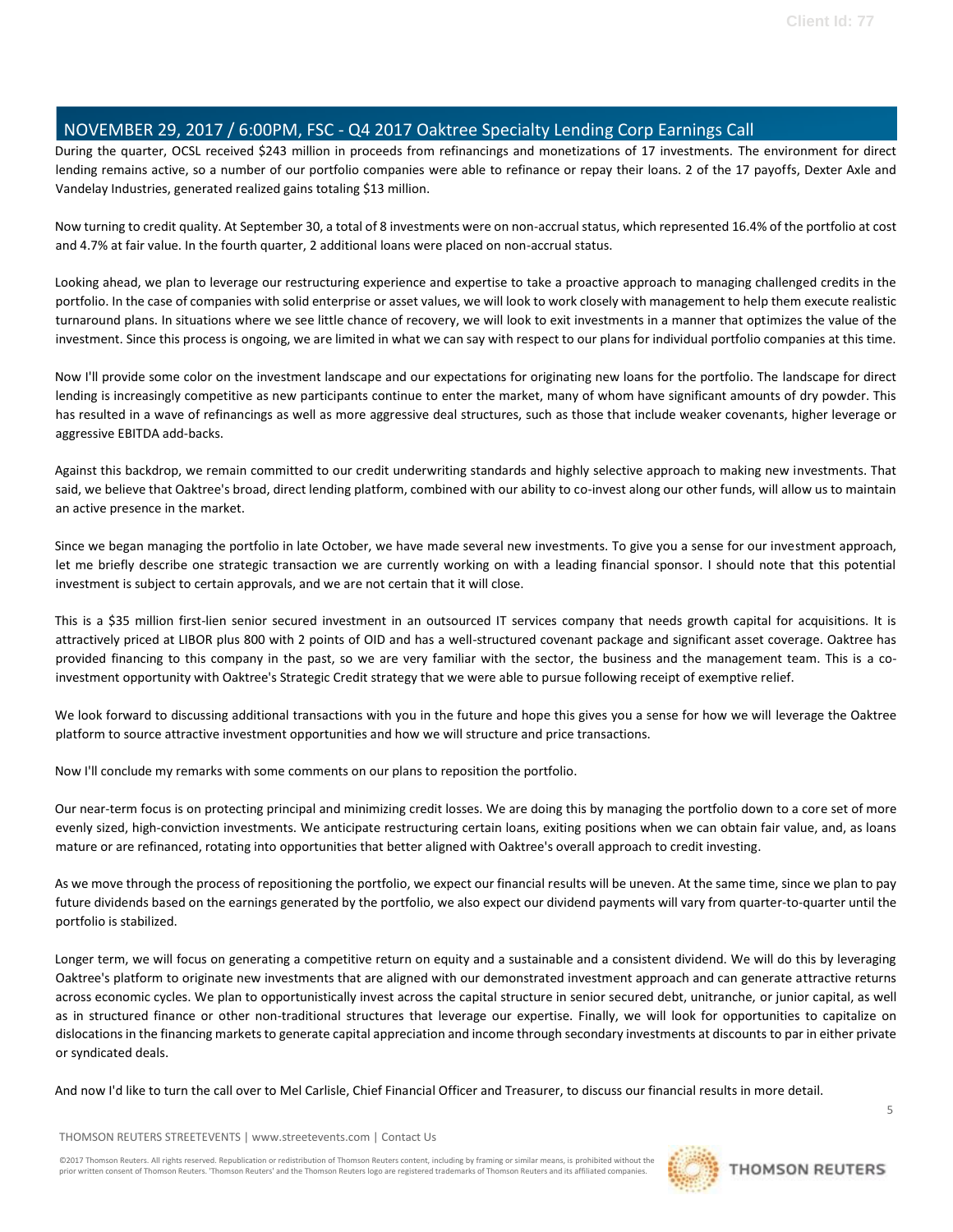### **Mel Carlisle** - Oaktree Specialty Lending Corporation - CFO

Thank you, Edgar. Net investment income in the fourth quarter was \$11.5 million or \$0.08 per basic and diluted share. This was down sequentially from \$19.4 million or \$0.14 per share in the third quarter due to the smaller size of the portfolio, an increase in loans on non-accrual status, and lower fee and dividend income. The size of the portfolio decreased during the quarter as proceeds from repayments and exits were used to pay down debt.

Total investment income for the fourth quarter was \$35.7 million, including \$31.4 million of cash interest income. Net expenses for the quarter were \$24.4 million, reflecting lower incentive and base management fees due to the size and performance of the portfolio.

Net realized losses were \$20.5 million and included a \$34 million loss on the partial payoff of the investment in ERS Acquisition Corp., which was previously marked down to \$3.7 million. This amount was offset by realized gains generated by 2 of the 17 investments monetized during the quarter.

Oaktree Specialty Lending recorded \$116.4 million of net unrealized losses during the quarter, primarily due to write-downs on 6 portfolio companies and our equity interest in the Kemper joint venture. As a result, net asset value declined to \$6.16 per share at September 30, from \$7.17 per share at June 30.

With regard to the portfolio valuation, I'd like to note that because Oaktree was appointed the investment adviser of Oaktree Specialty Lending on October 17, we were not managing the portfolio in the fourth quarter of 2017. That said, the September 30 portfolio valuation was performed by Oaktree's long-tenured internal valuation team, in collaboration with external valuation firms, and approved by the residing Board of Directors of Oaktree Specialty Lending. Therefore, while we were not responsible for the portfolio results, we did conduct a thorough process to value the portfolio and believe it is marked appropriately.

The write-downs in the quarter were concentrated in healthcare investments and, from an asset perspective, approximately 60% were related to debt investments and 40% were related to equity positions.

Total debt outstanding at September 30 was \$675 million with a weighted average interest rate of 4.25%, and the debt-to-equity ratio was 0.78x. At quarter end, OCSL had \$53 million of unrestricted cash and cash equivalents and \$299 million of undrawn capacity on its credit facilities.

During the quarter, Oaktree Specialty Lending paid down \$238 million in debt. This includes the remaining \$148 million balance on the SBA debentures and the reduction of the capacity on our revolving credit facility with ING to \$525 million from \$710 million.

In addition, we recently amended our credit facility to decrease the minimum amount of shareholder's equity required as of the last day of any fiscal quarter to \$700 million and the minimum amount of net worth we are required to maintain at any time to \$650 million. We believe this amendment will provide us additional flexibility as we continue to reposition the portfolio.

At year-end, Oaktree Specialty Lending had \$118 million of unfunded commitments outstanding, primarily to portfolio companies with revolving credit facilities or delayed draw term loans.

Now I turn the call back over to Edgar Lee, Chief Executive Officer, for closing remarks.

#### **Edgar Lee** - Oaktree Specialty Lending Corporation - CEO & CIO

In closing, I would like to reemphasize that we are very excited to be managing Oaktree Specialty Lending. We are confident that our demonstrated investment process, disciplined approach to underwriting investment opportunities and substantial expertise in restructuring challenged credits will pave the way to building a portfolio that delivers attractive returns to our shareholders over time.

With that, we'd be delighted to take your questions. So operator, please open the lines.

THOMSON REUTERS STREETEVENTS | www.streetevents.com | Contact Us

©2017 Thomson Reuters. All rights reserved. Republication or redistribution of Thomson Reuters content, including by framing or similar means, is prohibited without the prior written consent of Thomson Reuters. 'Thomson Reuters' and the Thomson Reuters logo are registered trademarks of Thomson Reuters and its affiliated companies.

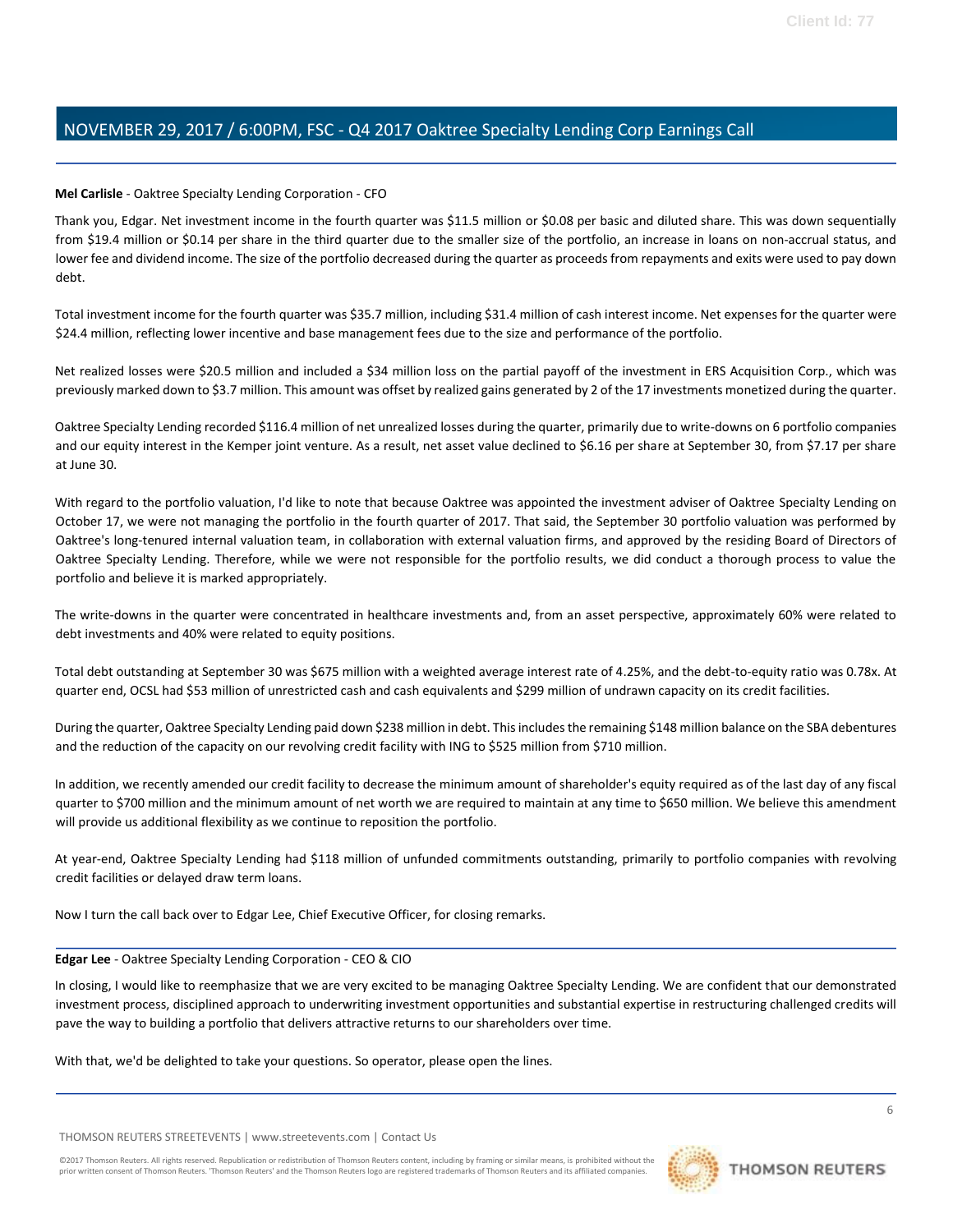# NOVEMBER 29, 2017 / 6:00PM, FSC - Q4 2017 Oaktree Specialty Lending Corp Earnings Call **Q U E S T I O N S A N D A N S W E R S**

#### **Operator**

(Operator Instructions) The first question will come from Rick Shane of JPMorgan.

#### **Richard Barry Shane** - JP Morgan Chase & Co, Research Division - Senior Equity Analyst

I'd like to talk a little bit about the transition and then I'd like to talk over the last quarter and then talk about how this evolves going forward. During the transition period from when the transaction was announced to when you closed, what was your involvement? What was the new management team's involvement in approving investments? Are these legacy investments? Or are these managed or investments that really were blessed by the new team?

#### **Edgar Lee** - Oaktree Specialty Lending Corporation - CEO & CIO

So under the '40 Act and the rules of the BDC, Fifth Street continued to be the manager of the BDC and approved all transactions or investments in the portfolio during the Q4 period. We were made aware of those investments, but we did not have any role in approving those transactions.

#### **Richard Barry Shane** - JP Morgan Chase & Co, Research Division - Senior Equity Analyst

Got it. Okay. And then when we think about the valuation process and given the closing date, I'm assuming that because you were able to do the valuation process once the closing was done and sort of look back that these are valuations that the new management team has signed off on 100%. What was the involvement of the prior professionals who led or serviced those investments?

#### **Mel Carlisle** - Oaktree Specialty Lending Corporation - CFO

Our initial valuation of the portfolio was performed by Oaktree's internal valuation team, and we did work very closely with the Fifth Street team in arriving at valuations. But ultimately, Oaktree made the final decisions on valuation.

#### **Richard Barry Shane** - JP Morgan Chase & Co, Research Division - Senior Equity Analyst

And were there any significant surprises or discrepancies between what the Fifth Street team thought and what the Oaktree team thought?

#### **Mel Carlisle** - Oaktree Specialty Lending Corporation - CFO

No, they were on board with our internal valuation team along with the third-party valuation firms.

**Edgar Lee** - Oaktree Specialty Lending Corporation - CEO & CIO

And then just to emphasize as we discussed in our prepared remarks, the current board approves the valuation and the NAV.

### **Richard Barry Shane** - JP Morgan Chase & Co, Research Division - Senior Equity Analyst

Got it. And then last question -- and I apologize, I know you said one, only one, but I've going to hopefully take it a little bit of advantage. In terms of -- you sort of provided a near-term, long-term plan and made the comment that dividends will fluctuate. I'm assuming -- should we think of the near

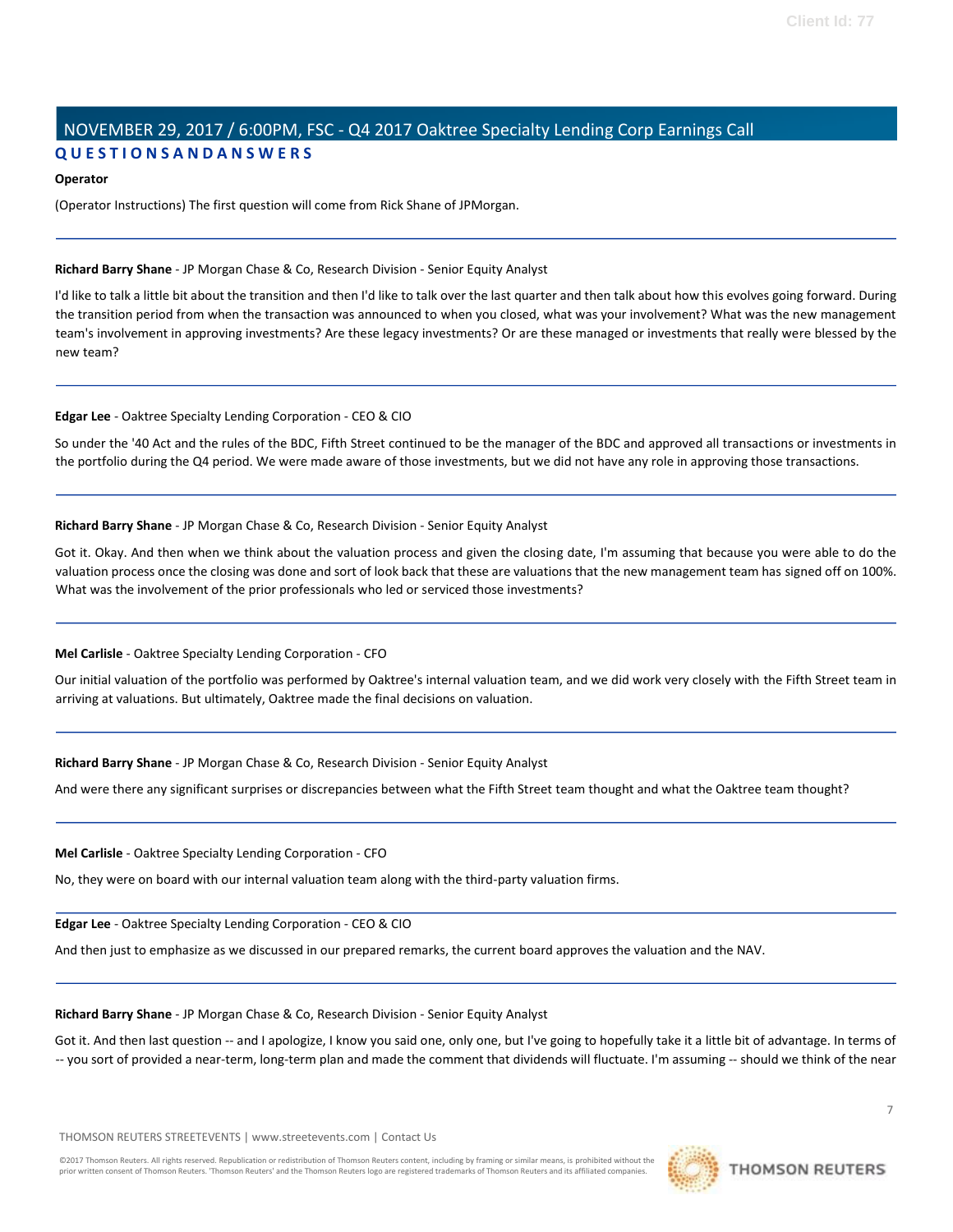term as being next 12 months and that a year from now, we'll be having a conversation about what the vehicle looks like on sort of an ongoing basis with a more stable and predictable dividend?

#### **Edgar Lee** - Oaktree Specialty Lending Corporation - CEO & CIO

I think it's a little bit too early for us to provide comments on that. As we mentioned, we've only taken over these operations of the vehicle, or the company, in the last 45 days or so. So it's a little bit premature for us to comment on the time frame there.

#### **Operator**

The next question will come from Ryan Lynch of KBW.

#### **Ryan Patrick Lynch** - Keefe, Bruyette, & Woods, Inc., Research Division - Director

Kind of following up on the fair value marking process. I mean, I'm glad that you guys were able to go in and make your own fair value marks. I was just wondering -- obviously, there were some very big markdowns taken in the quarter. And I think I would expect with your new team coming in that you guys would have had some big markdowns and probably taken a conservative approach to fair value. So with the markdowns that you guys had this quarter, did you guys feel that you guys have your head around the legacy Fifth Street book? And how confident are you in your ability to minimize future markdowns and that we aren't going to see big markdowns after this most recent quarter?

#### **Edgar Lee** - Oaktree Specialty Lending Corporation - CEO & CIO

So I think the way I'd address this is we've been managing this portfolio for about 6 weeks now, so it's early in the process. What we can say is that we've been reviewing each of the investments in the portfolio with the same level of due diligence that we have applied to any new Oaktree investment. In addition, we have a lot of expertise and experience in debt restructuring. It's how I started my career here at Oaktree, and so we have a lot of expertise in the area of working out troubled credits. So we've been taking a proactive approach to managing the portfolio, reaching out to management teams and trying to really assess the best path forward with individual investments.

I can share with you a couple of data points on the portfolio, to give you a sense of the how the portfolio is performing, because you only have a sense of some of the markdowns. Just to give a couple of data points, among the existing investments in the portfolio that have reported numbers as of September 30, almost 65% by fair market value have reported increasing revenue growth, and similarly, approximately 55% by fair market value have reported a decrease in leverage. So hopefully that gives you some sense about how the portfolio is going or how that may ultimately impact the portfolio in the future.

#### **Ryan Patrick Lynch** - Keefe, Bruyette, & Woods, Inc., Research Division - Director

Okay, if I can just have one slight follow-up to that. As far as the fair value marking process, would you say -- I know you gave me some statistics on how the portfolio's performing, but would you say that you're -- because obviously there's big markdowns in the portfolio this quarter, would you guys say that, that maybe Oaktree's fair value marking process is more conservative than the legacy Fifth Street approach? Or was there significant deterioration in the portfolio in the fiscal fourth quarter? Because it seems like one of those has to be true in order to get to the big fair value mark - - the big fair value declines this quarter.

#### **Edgar Lee** - Oaktree Specialty Lending Corporation - CEO & CIO

Well, I can't comment on Fifth Street's valuation approach. But what I can say is as we went through the valuation process, a handful of credits had some negative events occur that impacted our views on the fair market value of those investments.

THOMSON REUTERS STREETEVENTS | www.streetevents.com | Contact Us

©2017 Thomson Reuters. All rights reserved. Republication or redistribution of Thomson Reuters content, including by framing or similar means, is prohibited without the prior written consent of Thomson Reuters. 'Thomson Reuters' and the Thomson Reuters logo are registered trademarks of Thomson Reuters and its affiliated companies.

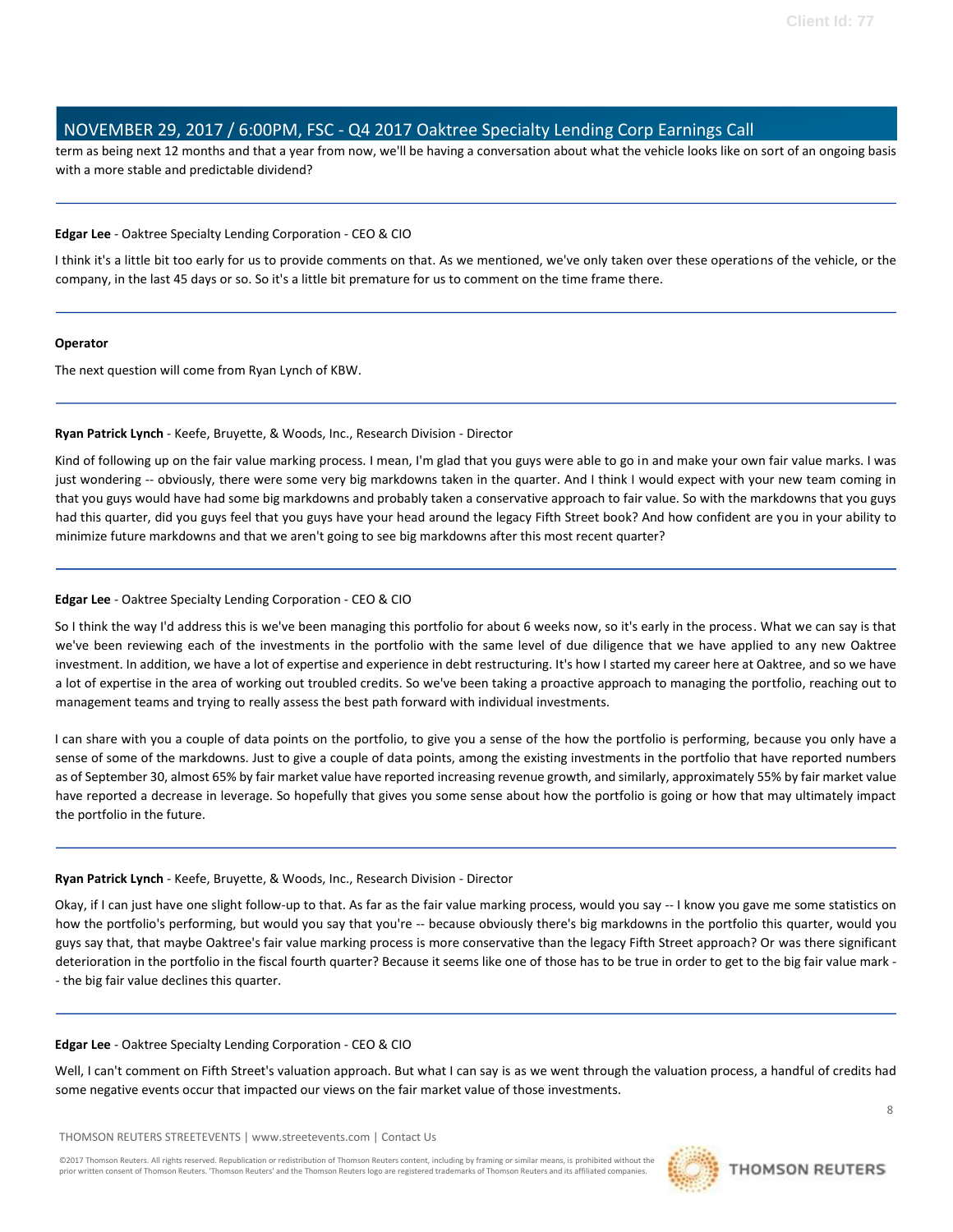#### **Operator**

The next question will come from Terry Ma of Barclays.

#### **Terry Ma** - Barclays PLC, Research Division - Research Analyst

Can you give us a sense of how long your portfolio repositioning could take?

#### **Edgar Lee** - Oaktree Specialty Lending Corporation - CEO & CIO

Sure. Here's how I'd look at this. Again, we have just taken over this portfolio, so it's early to say, and we're very early in the process. The way I would think about timing generally is that there are some investments in this portfolio that are not ones that we would necessarily invest in, where it's fairly easy for us to monetize those investments because they may be investments in more liquid opportunities that we can more readily monetize. And there will be other investments that are more illiquid, more challenged, where it will be more difficult to find a potential buyer of that asset, and that could take a little bit longer. So, I don't want to give an outside date, but it can take longer to do 100% of the repositioning that we want to, but what we may find over time as we continue to assess the portfolio is that we'll be able to reposition a large portion of it sooner than we might necessarily have thought.

### **Terry Ma** - Barclays PLC, Research Division - Research Analyst

Okay, got it. And then in terms of the investments you plan on rotating out of the liquid and illiquid investments, can you maybe just quantify how much each bucket is?

#### **Edgar Lee** - Oaktree Specialty Lending Corporation - CEO & CIO

So I would love to do that on future calls. We're still going through this right now. And what I would say is that we're still going through the process of determining which loans we would like to move and when we would like to move them out of the portfolio, and the process by which we'd like to move them out of the portfolio. Some of them will go through some sort of a sale process because we are the equity owners of that company. Others will go through some sort of bespoke, or sort of bilateral negotiation because it is a loan where we can find another direct lending fund to participate in that loan. Some of these loans are not necessarily bad loans. They are loans that may just be a suboptimal size for our portfolio. While other loans are ones that just may not fit our investment style, but may fit another manager's investment style.

#### **Operator**

The next question will come from Jonathan Bock of Wells Fargo Securities.

**Finian Patrick O'Shea** - Wells Fargo Securities, LLC, Research Division - Associate Analyst

Fin O'Shea for Jonathan Bock this morning. Congratulations on your inaugural quarter as a BDC. Just to kind of get some color on what the new book, the new investment activity will look like. You gave us an example of a \$35 million first-lien at L plus 8. If this is a proto-typical loan, can you kind of expand a little bit on, say, what was the level of EBITDA and what was the total facility size? And we'll start there.

**Edgar Lee** - Oaktree Specialty Lending Corporation - CEO & CIO

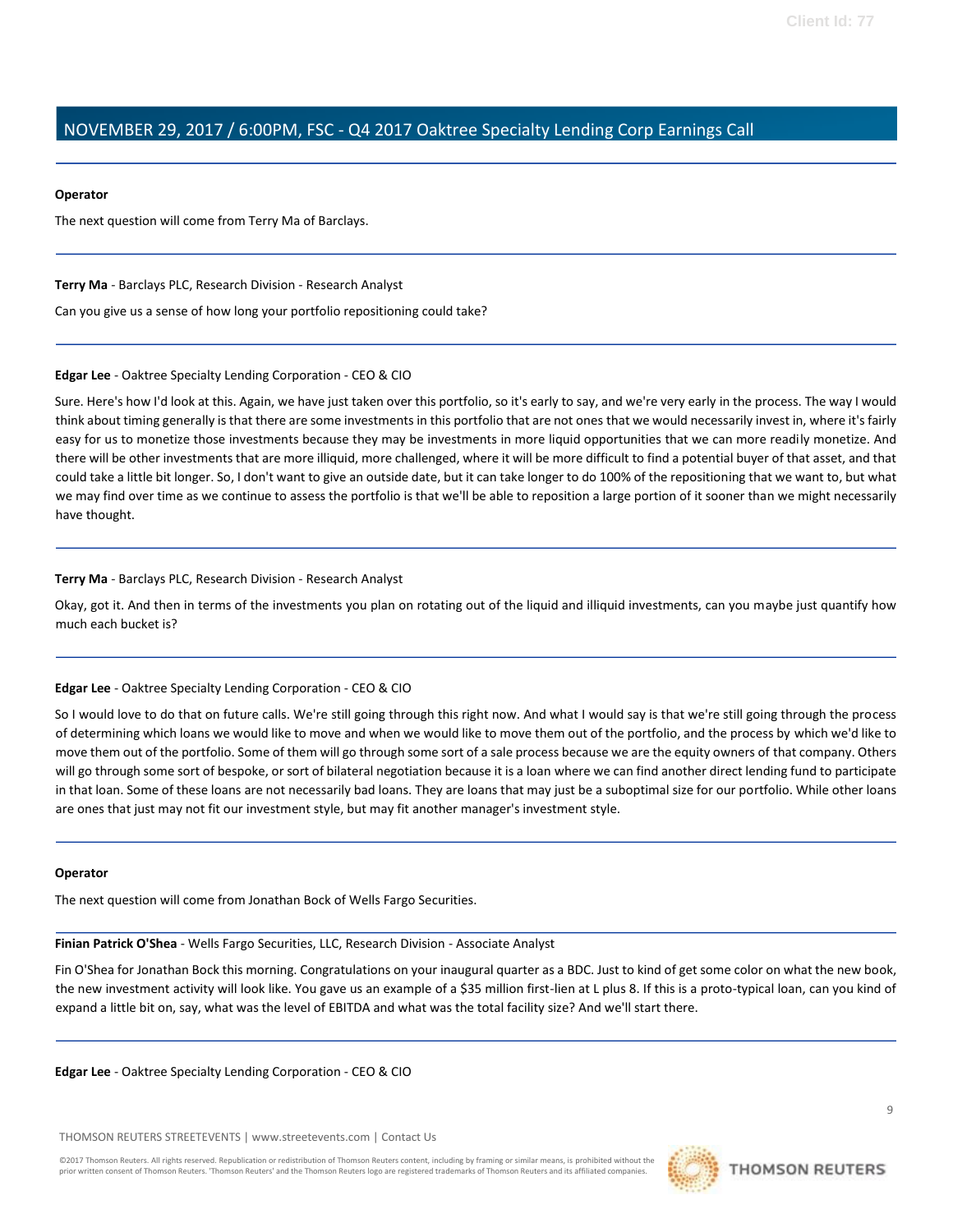On this particular investment, I can't comment on it because of our confidentiality arrangements.

#### **Finian Patrick O'Shea** - Wells Fargo Securities, LLC, Research Division - Associate Analyst

Well, maybe just generally then. What kind of hold sizes do you expect to originate? And at what type of EBITDA are you currently able to do for a buyout?

#### **Edgar Lee** - Oaktree Specialty Lending Corporation - CEO & CIO

Sure. So in OCSL, when we think about sizing of positions, typically, we'd like to see positions around 2% to 2.5%. We think that's an adequate amount of diversity to make sure that if there was an unfortunate negative event to a company, the impact to the overall portfolio, it would be relatively limited. But, at the same time, it's sizable enough that if there are positive events there, that it will have some impact on the portfolio, and it also makes sure that we're not overly diversified in a way that we are introducing new risks to the portfolio. In terms of company size, what I would say is because of our exemptive relief that we received, we're able to write pretty substantial size loans to companies. We are generally, for OCSL and for our Strategic Credit strategy tending to focus on larger companies in the middle market space as opposed to going into the lower middle market, small business side of the marketplace.

### **Finian Patrick O'Shea** - Wells Fargo Securities, LLC, Research Division - Associate Analyst

Very well. Then just one more small one if I may. Can you comment now that you've conducted the portfolio evaluation on a potential stock buyback program?

### **Edgar Lee** - Oaktree Specialty Lending Corporation - CEO & CIO

Yes. I think, at this time, we're focused on repositioning the portfolio. We're not particularly focused on share repurchase. We have to reposition the portfolio. There's an ING credit facility that we're focused on. We have to do some work around the JVs, and that's our focus right now.

#### **Operator**

The next question will come from George Bahamondes of Deutsche Bank.

#### **George Bahamondes** - Deutsche Bank AG, Research Division - Senior Research Analyst

You had mentioned -- I haven't got the exact details here, but there are a few investments that you mentioned are suboptimal in terms of size. Did you give specifics around what that dollar amount or the number of those investments were? I believe the suboptimal amount was below \$10 million but did not catch the details.

#### **Edgar Lee** - Oaktree Specialty Lending Corporation - CEO & CIO

Sure. George, it's Edgar here. So we did say below \$10 million. The way I think about it is at below \$10 million, you are looking at positions that are potentially 0.5% in size in the portfolio. Some positions in the portfolio are as small as a couple of million dollars. So those are the types of positions we would be looking to monetize over the coming quarters.

#### **George Bahamondes** - Deutsche Bank AG, Research Division - Senior Research Analyst

THOMSON REUTERS STREETEVENTS | www.streetevents.com | Contact Us

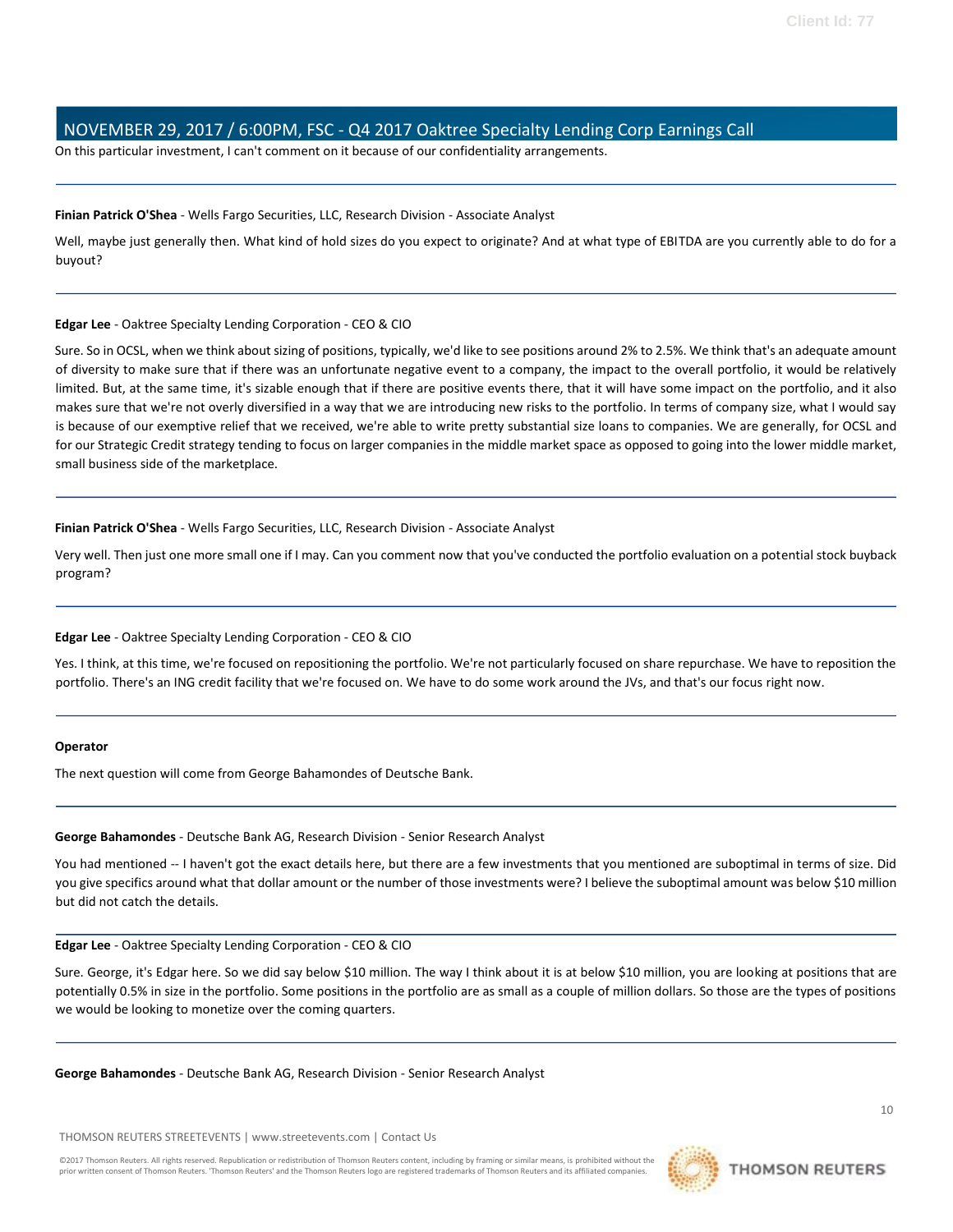Got it. And just to follow up on another detail I missed here. You mentioned unfunded commitments at 9/30. Can you just disclose that amount again?

**Edgar Lee** - Oaktree Specialty Lending Corporation - CEO & CIO Sure,

we'll get you that amount.

**Mel Carlisle** - Oaktree Specialty Lending Corporation - CFO \$118

million.

### **Operator**

The next question comes from Christopher Testa of National Securities Corporation.

**Christopher Robert Testa** - National Securities Corporation, Research Division - Equity Research Analyst

Of the unrealized depreciation of roughly \$116 million or so in the quarter, how much of that was due to declining performance of the investments versus you guys marking the book differently than Fifth Street would've?

### **Edgar Lee** - Oaktree Specialty Lending Corporation - CEO & CIO

I think we touched on this earlier. I don't have specific percentages in front of me, but you should view it as the vast bulk of those markdowns were related to a handful of credits that had very specific negative credit events occur.

**Christopher Robert Testa** - National Securities Corporation, Research Division - Equity Research Analyst Got it.

And with the credit facility amendment, what were the costs associated with that approximately?

**Matthew Pendo** - Oaktree Specialty Lending Corporation - COO The

cost? There were no costs.

**Christopher Robert Testa** - National Securities Corporation, Research Division - Equity Research Analyst

Got it. And just touching on an earlier comment, you guys had said that your hold size, you wouldn't want to hold things under \$5 million. But, at the same time, you have the ability to have exemptive relief. Is it, I guess, sensible to think that you guys could make potentially a \$50 million, \$60 million, \$70 million investment across the platform but potentially have hold sizes within the BDC of, say, under \$10 million or so?

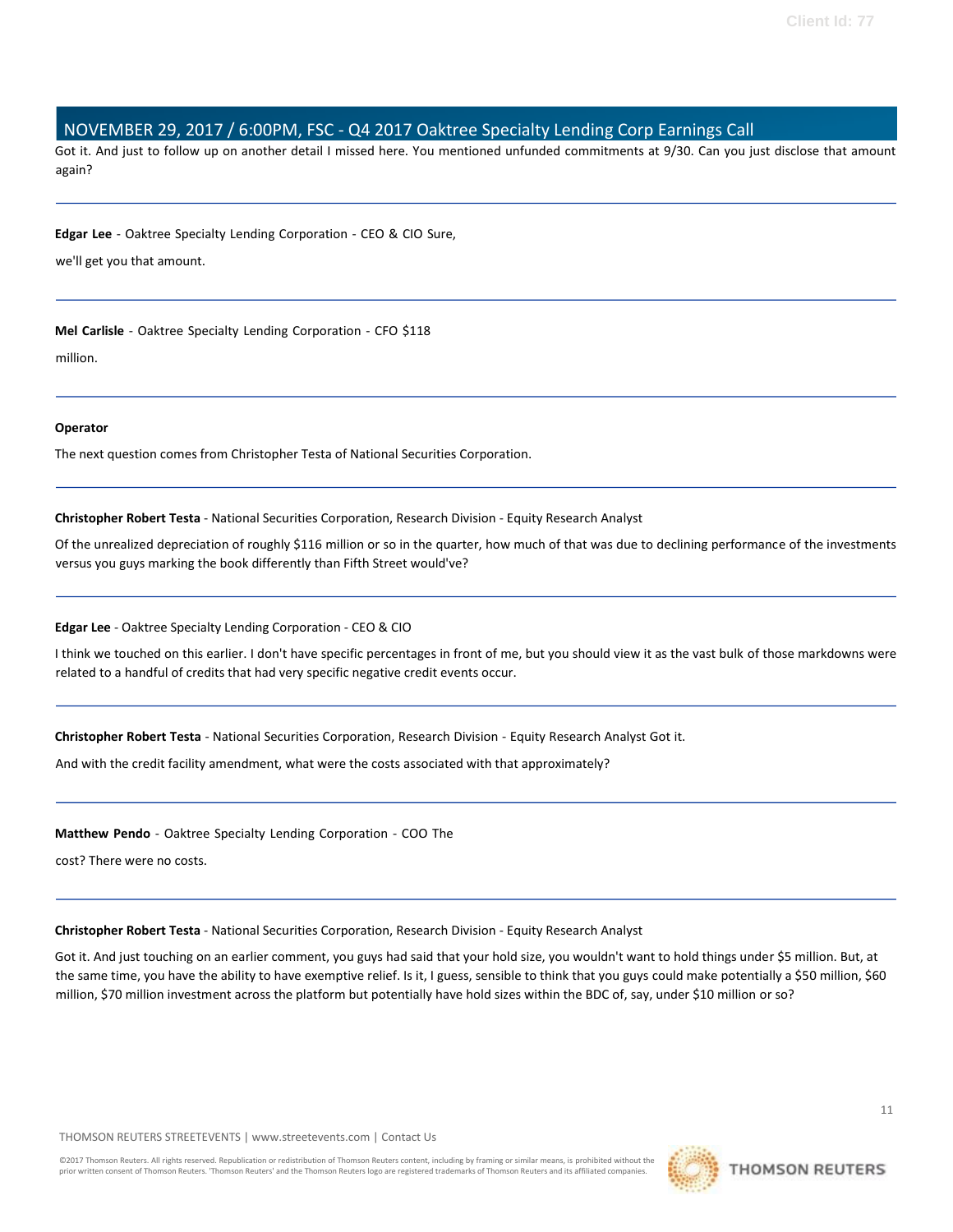#### **Edgar Lee** - Oaktree Specialty Lending Corporation - CEO & CIO

It is possible that would occur. We don't anticipate at this point that, that will be a frequent occurrence.

**Christopher Robert Testa** - National Securities Corporation, Research Division - Equity Research Analyst

Got it. And last one from me, just with the current verticals of the portfolio given the high concentration and obviously, a lot of tech and software and obviously, healthcare, which has been problematic for Fifth Street, are you comfortable in those types of verticals? Or should we expect more of a significant change in those industries?

#### **Edgar Lee** - Oaktree Specialty Lending Corporation - CEO & CIO

So we do a pretty substantial amount of investing today in those 2 verticals. We have a number of people focused on those 2 industries. But we also focus on many more industries in more substantial ways than what Fifth Street or the prior manager did. What I would say around the healthcare - both healthcare and software, just some quick comments. Healthcare and their healthcare exposure, often times, people mentioned to me that they have a lot of healthcare exposure, which is true, but they had very specific types of healthcare exposure, and it happened to be a number of those sizable investments in the healthcare industry that they made had highly correlated risk factors. And it happened to be that there were some negative events that occurred that affected all of those credits in a similar way. Among their software vertical, it's performed -- the software vertical has actually performed reasonably well, with a couple of challenged investments. And those investments are very company-specific and are not necessarily correlated to the other software companies in the portfolio.

#### **Operator**

(Operator Instructions) The next question will come from Chris York of JMP Securities.

**Christopher John York** - JMP Securities LLC, Research Division - MD & Senior Research Analyst

Welcome to the public BDC neighborhood. When do you expect to release the 10-K? I believe that will answer my outstanding questions about the marks and investments today.

**Mel Carlisle** - Oaktree Specialty Lending Corporation - CFO

We expect to release the 10-K this afternoon after market close.

#### **Christopher John York** - JMP Securities LLC, Research Division - MD & Senior Research Analyst

Got it, that is helpful. And then you didn't declare a Q1 '18 dividend but did acknowledge that results could be volatile in the short term, and then I didn't fully understand the dividend outlook comments in the prepared remarks. But is it safe to think that the distribution policy in the short term will be variable as opposed to the more commonly fixed policy that we tend to think about for the industry?

**Matthew Pendo** - Oaktree Specialty Lending Corporation - COO

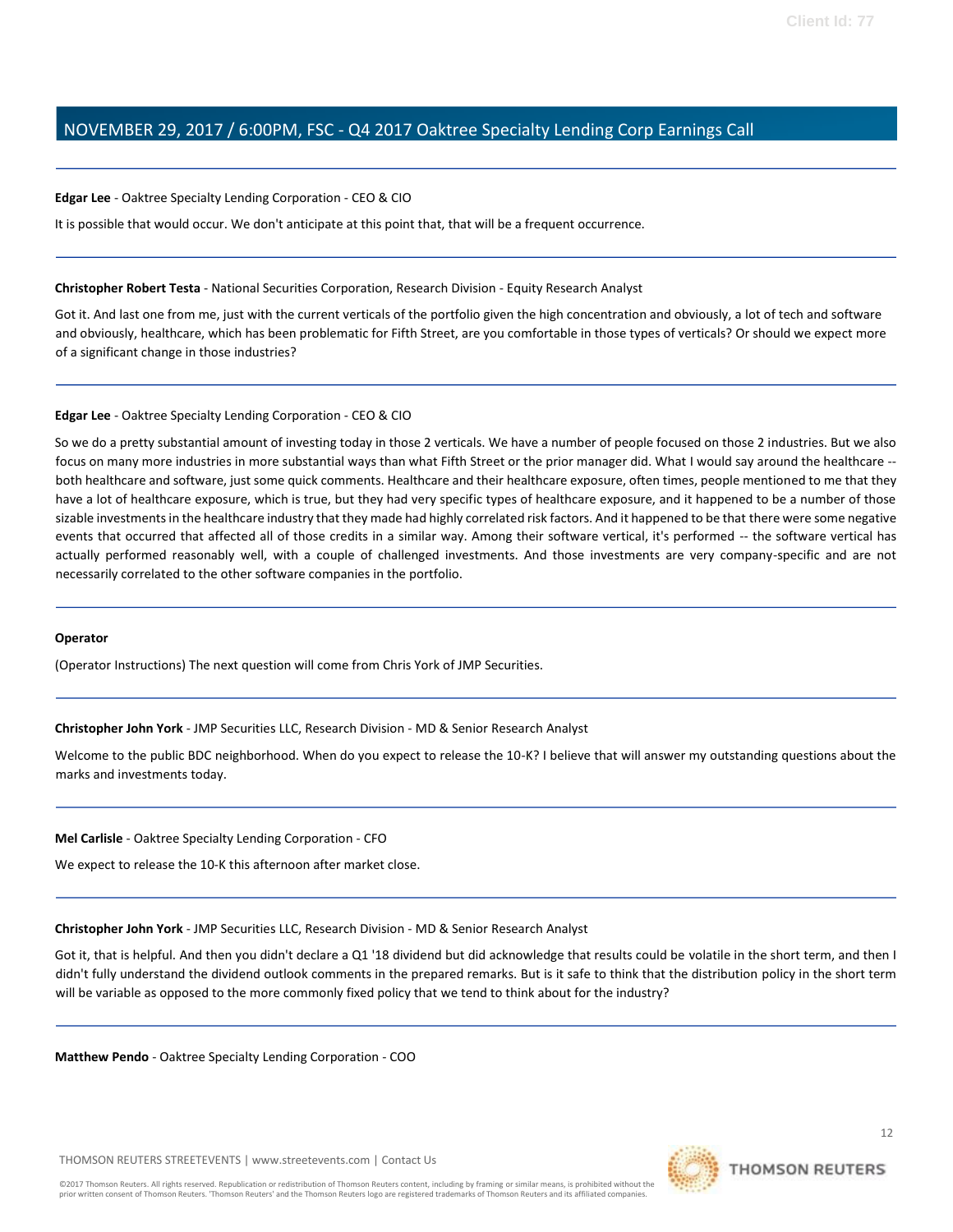Yes, I think -- it's Matt, Chris. Thanks for your question. I think the way that we were thinking about dividends, in the short run -- just talking about the short run is they're a function of the investment income or the income that's generated from the portfolio. So that is the guidepost that you should focus on in the short run, as we work through dividends.

**Christopher John York** - JMP Securities LLC, Research Division - MD & Senior Research Analyst

Okay. And then, I mean, as we think about the fourth quarter, you had \$0.08 in net investment income per share. There was some noise, I think, I still haven't seen the K, in expenses. Are there onetime items in here that you think are nonrecurring?

**Matthew Pendo** - Oaktree Specialty Lending Corporation - COO

You mean in the last quarter or the projected Q1 of the current year?

**Christopher John York** - JMP Securities LLC, Research Division - MD & Senior Research Analyst

Q4, Q4. Were there any -- I mean, professional fees were up. You've got G&A was up. Were there any onetime -- I mean, interest expense was up sequentially. So were there any onetime expenses in there that you think are nonrecurring in fiscal 2018?

**Mel Carlisle** - Oaktree Specialty Lending Corporation - CFO

There were probably some nonrecurring expenses, but there are also going to be expenses just in terms of stabilizing and transitioning the portfolio.

#### **Christopher John York** - JMP Securities LLC, Research Division - MD & Senior Research Analyst

Make sense, okay. And then last, and I'll hop back in queue. So leverage is at 0.79x, and then clearly, your decision to pay down the debentures. So can you give us an update on how you're thinking about your capital structure? And then maybe what improvements potentially longer term that exists on the right-hand side of your balance sheet?

**Matthew Pendo** - Oaktree Specialty Lending Corporation - COO

Sure. So as we announced, we paid off the SBC debentures primarily because the act of transferring the license of SBC is quite cumbersome and bureaucratic. So it was just a lot simpler and easier for us to just do, and part of the APA was to pay off those debentures, which obviously takes down leverage and frees up cash to actually further delever. And we're going to continue to do that. In terms of going forward, there's just so many moving parts right now in the portfolio, I don't want to talk about specific numbers. But in general, we're pretty conservative in this environment when it comes to leverage levels.

#### **Operator**

We have no further questions, Mr. Mosticchio.

**Michael Mosticchio** - Oaktree Specialty Lending Corporation - Investor Relations